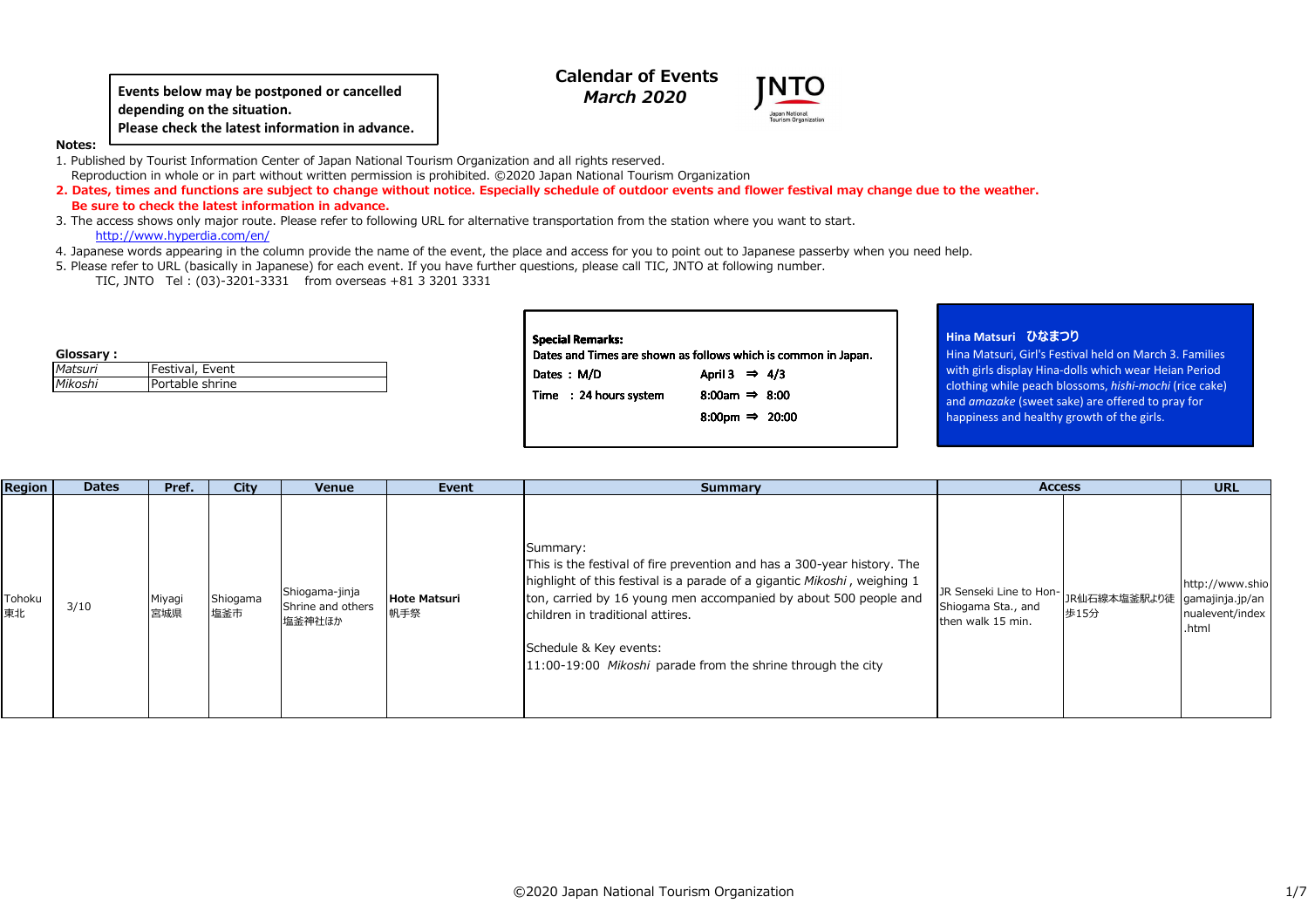| Region      | <b>Dates</b>        | Pref.           | City         | Venue                             | Event                                  | <b>Summary</b>                                                                                                                                                                                                                                                                                                                                                       | <b>Access</b>                                                                                                                                                                                                       |                                                                               | <b>URL</b>                                     |
|-------------|---------------------|-----------------|--------------|-----------------------------------|----------------------------------------|----------------------------------------------------------------------------------------------------------------------------------------------------------------------------------------------------------------------------------------------------------------------------------------------------------------------------------------------------------------------|---------------------------------------------------------------------------------------------------------------------------------------------------------------------------------------------------------------------|-------------------------------------------------------------------------------|------------------------------------------------|
| Chubu<br>中部 | 3/8<br>$1/11 \sim$  | Shizuoka<br>静岡県 | Atami<br>熱海市 | Atami Baien<br>Garden<br>熱海梅園     | Atami Baien Ume<br>Matsuri<br>熱海梅園梅まつり | Summary:<br>Japanese Apricot Festival. There are about 470 Japanese apricot trees<br>of 60 species in the garden and they begin to bloom usually from the<br>middle of January. Various entertainments are scheduled during the<br>festival period. Admission is 300JPY.<br>Schedule & Key events:<br>● daily 8:30-16:00                                             | (1) JR Ito Line to<br>Kinomiya Sta., and<br>then walk 10 min.<br>(2) JR Tokaido<br>Shinkansen Line to<br>Atami Sta. From there,<br>take bus (for Ainohara-<br>Danchi or Baien) to<br>Baien Bus Stop (15<br>$min.$ ) | (1) JR伊東線来宮駅より<br>徒歩10分<br>(2) JR東海道新幹線熱<br>海駅よりバス相ノ原団地行<br>又は梅園行で15分梅園<br>下車 | ittps://www.at<br>aminews.gr.jp/e<br>vent/355/ |
| Chubu<br>中部 | $2/10 \sim$<br>3/10 | Shizuoka<br>静岡県 | 河津町          | Kawazu-cho Kawazu River<br>河津川    | Kawazu-zakura Matsuri<br>河津桜まつり        | Summary:<br>Cherry Blossom Festival. Rich pink blossoms are distinctive of Kawazu-<br>zakura which come into bloom in February. You can enjoy seeing the<br>cherry blossoms along Kawazu River, even at night since the blossoms<br>are lit up.<br>Schedule & Key events:<br>· daily 18:00-21:00 Cherry blossoms lighting up                                         | From JR Tokyo Sta.,<br>take JR Limited Express JR東京駅よりJR特急"踊り http://www.kaw<br>"Odoriko" to Kawazu<br>Sta.                                                                                                         | 子"で河津駅下車                                                                      | azuzakura.info/                                |
| Chubu<br>中部 | 3/17                | Shizuoka<br>静岡県 | Yaizu<br>焼津市 | Oi Hachiman-gu<br>Shrine<br>大井八幡宮 | Fujimori no Ta-asobi<br>藤守の田遊び         | Summary:<br>This is the festival to pray for the bumper crop of the year, and is<br>designated as one of the National Important Intangible Folk Cultural<br>Properties. Parishioners perform 25 different Kagura (Shinto dance<br>with music) of the process of rice cultivation to the tune of Japanese<br>flute and drum.<br>Schedule & Key events:<br>18:00-23:00 | JR Tokaido Honsen Line<br>to Fujieda Sta. From<br>there, take bus to<br>Tomatopia-mae Bus<br>Stop, and then walk 15<br>min.                                                                                         | JR東海道本線藤枝駅より http://hellonavi.<br>バスでとまとぴあ前下車、徒 jp/detail/page/d<br>歩15分      | etail/1062                                     |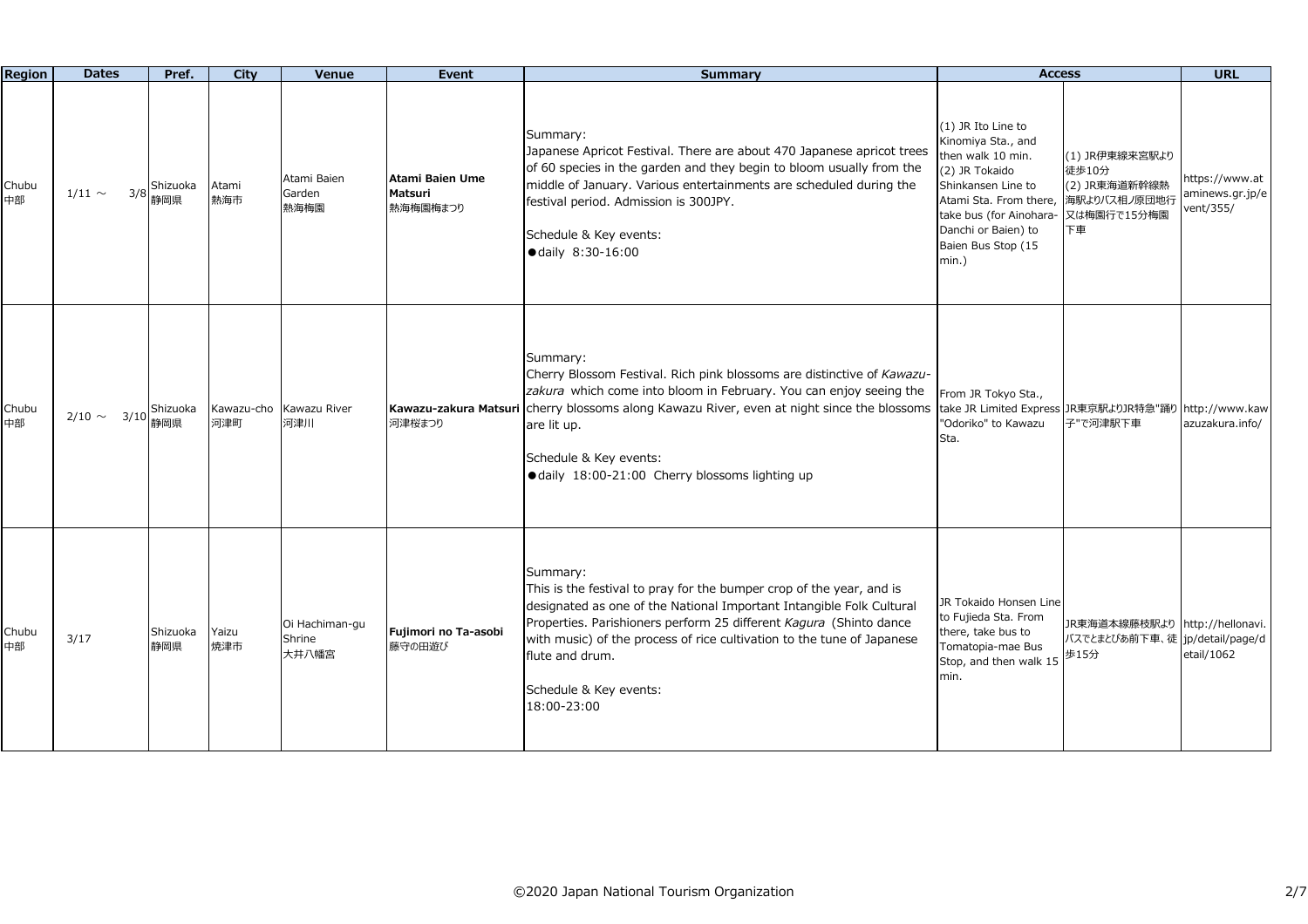| <b>Region</b>  | <b>Dates</b> | Pref.          | City                      | Venue                                                             | Event                                             | <b>Summary</b>                                                                                                                                                                                                                                                                                                                                                                                                                                                                                                                                                                                                                                                                                                                                      | <b>Access</b>                                                                                                                                |                                                    | <b>URL</b>                                          |
|----------------|--------------|----------------|---------------------------|-------------------------------------------------------------------|---------------------------------------------------|-----------------------------------------------------------------------------------------------------------------------------------------------------------------------------------------------------------------------------------------------------------------------------------------------------------------------------------------------------------------------------------------------------------------------------------------------------------------------------------------------------------------------------------------------------------------------------------------------------------------------------------------------------------------------------------------------------------------------------------------------------|----------------------------------------------------------------------------------------------------------------------------------------------|----------------------------------------------------|-----------------------------------------------------|
| Hokuriku<br>北陸 | 3/2          | Fukui<br>福井県   | Obama<br>小浜市              | Wakasa Jingu-ji<br>Temple,<br>Unose and others<br>若狭神宮寺、<br>鵜の瀬ほか | Wakasa-no-Omizu-<br>okuri<br>若狭のお水送り              | Summary:<br>Offering of sacred water ritual to exorcise evil spirits. The rituals<br>include Yumiuchi (Japanese archery shooting), Dattan (priests<br>brandishing torchlights), Taimatsu Gyoretsu (torchlight procession)<br>and Omizu-okuri (the priest pours the sacred water into Onyu River at<br>the place called "Unose"). It is believed that the water from "Unose"<br>reaches Wakasa-i (well) on the grounds of Todai-ji Temple in Nara,<br>when Omizu-tori (Sacred Water-drawing Ritual) is held in Nara 10<br>days later on 3/12.<br>Schedule & Key events:<br>13:00- Yumiuchi ritual at the temple<br>18:30- Dattan ritual at the temple<br>19:30- Taimatsu Gyoretsu from the temple to "Unose"<br>20:30- Omizu-okuri ritual at "Unose" | Wakasa Jingu-ii<br>Temple:<br>JR Obama Line to<br>Higashi-Obama Sta.,<br>and then<br>$(1)$ take taxi $(10 \text{ min.})$<br>(2) walk 35 min. | 若狭神宮寺:<br>JR小浜線東小浜駅より<br>(1) タクシーで10分<br>(2) 徒歩35分 | https://www.wa<br>casa-<br>obama.jp/omizu<br>okuri/ |
| Hokuriku<br>北陸 | 3/7          | Niigata<br>新潟県 | Minami-<br>Uonuma<br>南魚沼市 | Fuko-ji Temple<br>普光寺<br>浦左毘沙門堂                                   | Urasa-Bishamondo Hadaka Oshiai Matsuri<br>裸押し合い祭り | Summary:<br>Naked Festival. The festival with a 1,200-year history is to pray for a<br>rich harvest of the year, and is designated as one of the National<br>Important Intangible Folk Cultural Properties. The highlight of this<br>festival is Hadaka-Oshiai in which young men only in loincloths purify<br>themselves in the cold water, and then jostle each other for advantage<br>to get Kifuda (wooden tablets of prize coupons) in the hall of the<br>temple for several times.<br>Schedule & Key events:<br>17:00-22:45 Hadaka-Oshiai                                                                                                                                                                                                     | JR Joetsu Shinkansen<br>Line to Urasa Sta.<br>(West Exit), and then<br>walk 5 min.                                                           | JR上越新幹線浦佐駅 (西<br>口)より徒歩5分                          | https://niigata-<br>kankou.or.jp/ev<br>ent/2042     |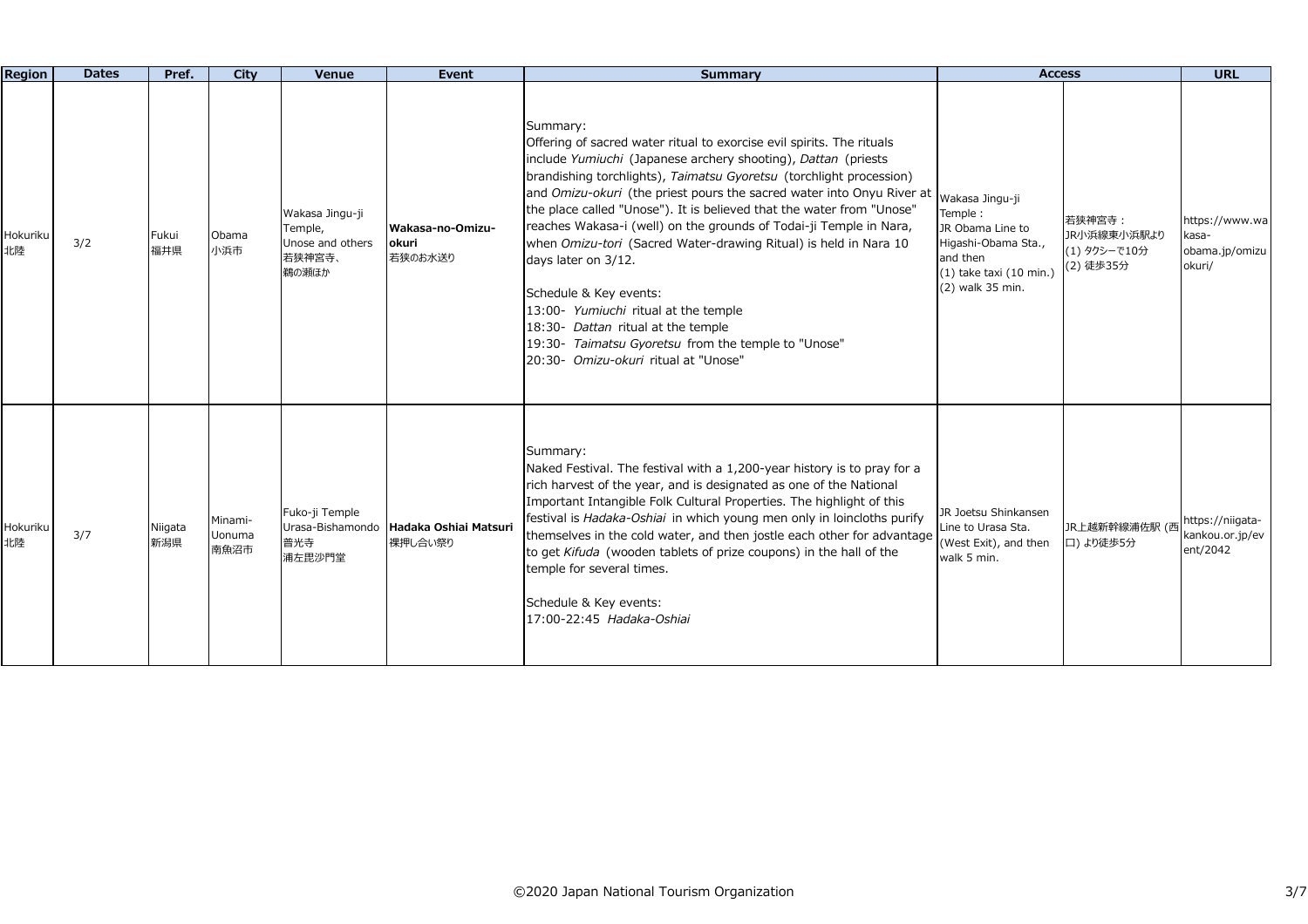| Region      | <b>Dates</b>     | Pref.        | City                                       | Venue                                                 | Event                                                                 | <b>Summary</b>                                                                                                                                                                                                                                                                                                                                                                                                                                                                                                                                                                                                                                                                                                                                                                                                 | <b>Access</b>                                                                                                                                                                                                            | <b>URL</b>                                                               |
|-------------|------------------|--------------|--------------------------------------------|-------------------------------------------------------|-----------------------------------------------------------------------|----------------------------------------------------------------------------------------------------------------------------------------------------------------------------------------------------------------------------------------------------------------------------------------------------------------------------------------------------------------------------------------------------------------------------------------------------------------------------------------------------------------------------------------------------------------------------------------------------------------------------------------------------------------------------------------------------------------------------------------------------------------------------------------------------------------|--------------------------------------------------------------------------------------------------------------------------------------------------------------------------------------------------------------------------|--------------------------------------------------------------------------|
| Kinki<br>近畿 | $12/1 \sim 3/12$ | Kyoto<br>京都府 | Higashiyama<br>-ku,<br>Kyoto<br>京都市<br>東山区 | Gion Corner<br>(in Yasaka Kaikan)<br>弥栄会館内<br>ギオンコーナー | <b>Gion Corner Toki</b><br><b>Tokubetsu Koen</b><br>ギオンコーナー<br>冬季特別公演 | Summary:<br>Winter Special Performance. The demonstration of several kinds of<br>traditional Japanese entertainments and arts is staged. Admission is<br>3,150JPY (2,500JPY for foreign visitors until 2/29). For further<br>information, call 075-561-1119 (in English).<br>Schedule & Key events:<br>● every Friday, Saturday, Sunday and national holidays (except 12/29-<br>1/3)<br>18:00- & 19:00-                                                                                                                                                                                                                                                                                                                                                                                                        | From JR Kyoto Sta.,<br>take municipal bus No.<br>JR京都駅より市バスNo.<br>100 or 206 to Gion Bus 100又は206で25分祇園<br>Stop (25 min.), and<br>下車、徒歩5分<br>then walk 5 min.                                                            | http://www.kyo<br>gioncorner.com/<br>global/ja.html                      |
| Kinki<br>近畿 | $3/1 \sim 3/14$  | Nara<br>奈良県  | Nara<br>奈良市                                | Todai-ji Temple<br>Nigatsu-do<br>東大寺<br>二月堂           | Shuni-e<br>(Omizu-tori)<br>修二会 (お水取り)                                 | Summary:<br>Sacred Water-drawing Festival. The ritual Omizu-tori in which the<br>monks draw water from Wakasa-i (well) to dedicate to the Buddha is<br>held in the flickering light of pine torches. The festival with over a<br>1,260-year history is also called Otaimatsu (Torchlight Festival), and<br>symbolizes the arrival of spring. The ascetic monks brandish huge<br>burning pine torches to produce a shower of sparks on the balcony of<br>Nigatsu-do. As sparks are believed to have magic power against evils,<br>devout people make a rush to catch them.<br>Schedule & Key events:<br>● daily (except for 3/12&14) 19:00-19:20 Otaimatsu ritual<br>$\bullet$ 3/12<br>19:30-20:15 Otaimatsu ritual<br>$\bullet$ 3/13<br>$01:30-$<br>Omizu-tori ritual<br>•3/14<br>18:30-18:40 Otaimatsu ritual | JR Nara Line to Nara<br>Sta, or Kintetsu Nara<br>JR奈良線奈良駅又は近<br>Line to Kintetsu Nara<br>鉄奈良線近鉄奈良駅より<br>Sta. From there, take<br>奈良交通バスで大仏殿春<br>Nara Kotsu bus to<br>日大社前下車<br>Daibutsuden Kasuga<br>Taisha-mae Bus Stop | http://www.tod<br>aiji.or.jp/content<br>s/function/02-<br>03syunie2.html |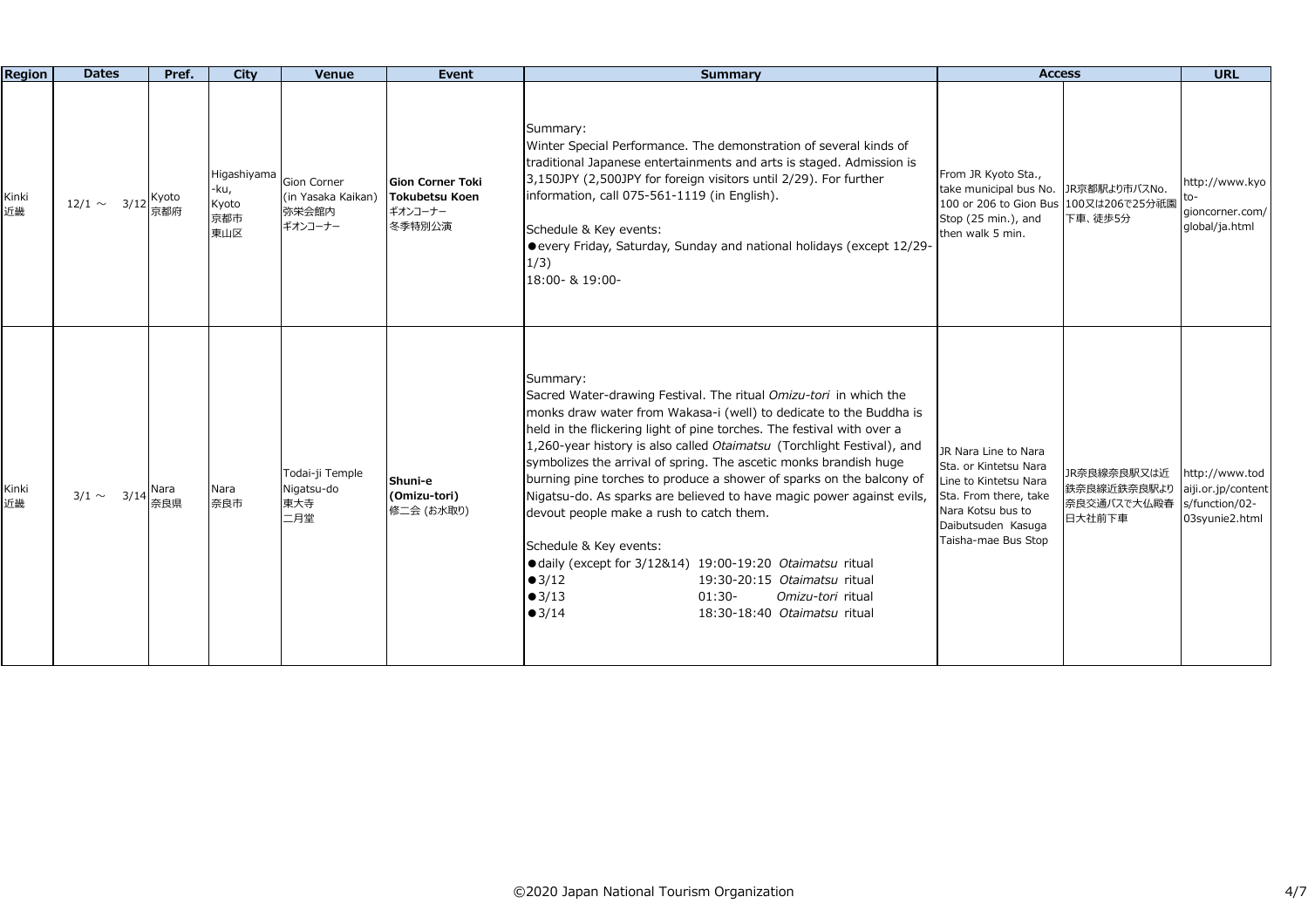| <b>Region</b> | <b>Dates</b>        | Pref.        | City                               | Venue                                                   | <b>Event</b>                                   | <b>Summary</b>                                                                                                                                                                                                                                                                                                                                                                                                                                                                                                                                              | <b>Access</b>                                                                                                                                                                                           |                                                                                                | <b>URL</b>                                                   |
|---------------|---------------------|--------------|------------------------------------|---------------------------------------------------------|------------------------------------------------|-------------------------------------------------------------------------------------------------------------------------------------------------------------------------------------------------------------------------------------------------------------------------------------------------------------------------------------------------------------------------------------------------------------------------------------------------------------------------------------------------------------------------------------------------------------|---------------------------------------------------------------------------------------------------------------------------------------------------------------------------------------------------------|------------------------------------------------------------------------------------------------|--------------------------------------------------------------|
| Kinki<br>近畿   | 3/15<br>$3/14 \sim$ | Shiga<br>滋賀県 | Omi-<br>Hachiman<br>近江八幡市          | Himure Hachiman-<br>qu Shrine and<br>others<br>日牟禮八幡宮ほか | Sagicho Matsuri<br>左義長祭                        | Summary:<br>13 Sagicho, floats beautifully bedecked with foods and grains, are<br>carried through the city by men in disguise with women's dresses and<br>makeup. After parading through the city, all the floats are gathered in<br>the precincts of the shrine and are burnt out one after another at the<br>signal of fireworks let off.<br>Schedule & Key events:<br>● 3/14 14:00-17:30 Sagicho parade<br>$\bullet$ 3/15 20:00-22:40 Floats are burnt out                                                                                               | JR Tokaido Honsen Line<br>to Omi-Hachiman Sta.<br>(North Exit), and then<br>(1) walk 30 min.<br>(2) take Omi Tetsudo<br>bus to Obatacho-<br>shiryokan-mae Bus<br>Stop (5 min.), and<br>then walk 5 min. | JR東海道本線近江八幡<br>駅 (北口) より<br>(1) 徒歩30分<br>(2) 近江鉄道バスで5分小 visitors.jp/event<br>幡町資料館前下車、徒歩<br>5分 | https://www.bi<br>wako-<br>/detail/25080                     |
| Kinki<br>近畿   | $3/20$ ~<br>4/2     | Kyoto<br>京都府 | Kamigyo-ku,<br>Kyoto<br>京都市<br>上京区 | Kamishichiken<br>Kaburenjo<br>上七軒歌舞練場                   | Kitano Odori<br>北野をどり                          | Summary:<br>Japanese traditional dance by Geiko (professional female entertainers<br>in Kyoto). Admissions are 5,000 JPY or 5,500 JPY. For further<br>information, call 075-461-0148 at Kamishichiken kabukai.<br>Schedule & Key events:<br>● daily 14:00- & 16:30-                                                                                                                                                                                                                                                                                         | From JR Kyoto Sta.,<br>take municipal bus No.<br>50 or 101 to<br>Kamishichiken Bus<br>Stop (30 min.), and<br>then walk 3 min.                                                                           | JR京都駅より市バスNo.<br>50 又は101で30分上七<br>軒下車、徒歩3分                                                    | http://www.mai<br>ko3.com/kitano-<br>odori.html              |
| Kinki<br>近畿   | $3/25 \sim 3/31$    | Nara<br>奈良県  | Nara<br>奈良市                        | Yakushi-ji Temple<br>薬師寺                                | Yakushiji Shuni-e<br>Hana-e-shiki<br>薬師寺修二会花会式 | Summary:<br>Flower Offering Ceremony. This festival symbolizes the arrival of<br>spring, and is to pray for the prosperous world. The interior of the<br>temple's main hall is lavishly decorated with a variety of flowers.<br>Admission is 1,100 JPY.<br>Schedule & Key events:<br>● 3/27 14:00- Noh (traditional masked drama)<br>● 3/28 12:45- Chigo-Gyoretsu (procession of children in fancy attire)   Yakushiji Bus Stop (18<br>● 3/29 14:00- Gagaku (ancient court music)<br>● 3/31 20:30- Oni-oi-shiki (rites to dispel the five rampaging devils) | (1) JR Tokaido<br>Shinkansen Line to<br>Kyoto Sta. From there,<br>take Kintetsu Kyoto<br>Line to Nishinokyo Sta.<br>(2) JR Nara Line to<br>Nara Sta. From there,<br>take Nara Kotsu bus to<br>$min.$ )  | (1) JR東海道新幹線京<br>都駅より近鉄京都線で西ノ<br>京駅下車<br>(2) JR奈良線奈良駅より<br>奈良交通バスで18分薬師<br>寺下車                 | https://www.na<br>yakushiji.com/e<br>vent/hanaesiki.h<br>tml |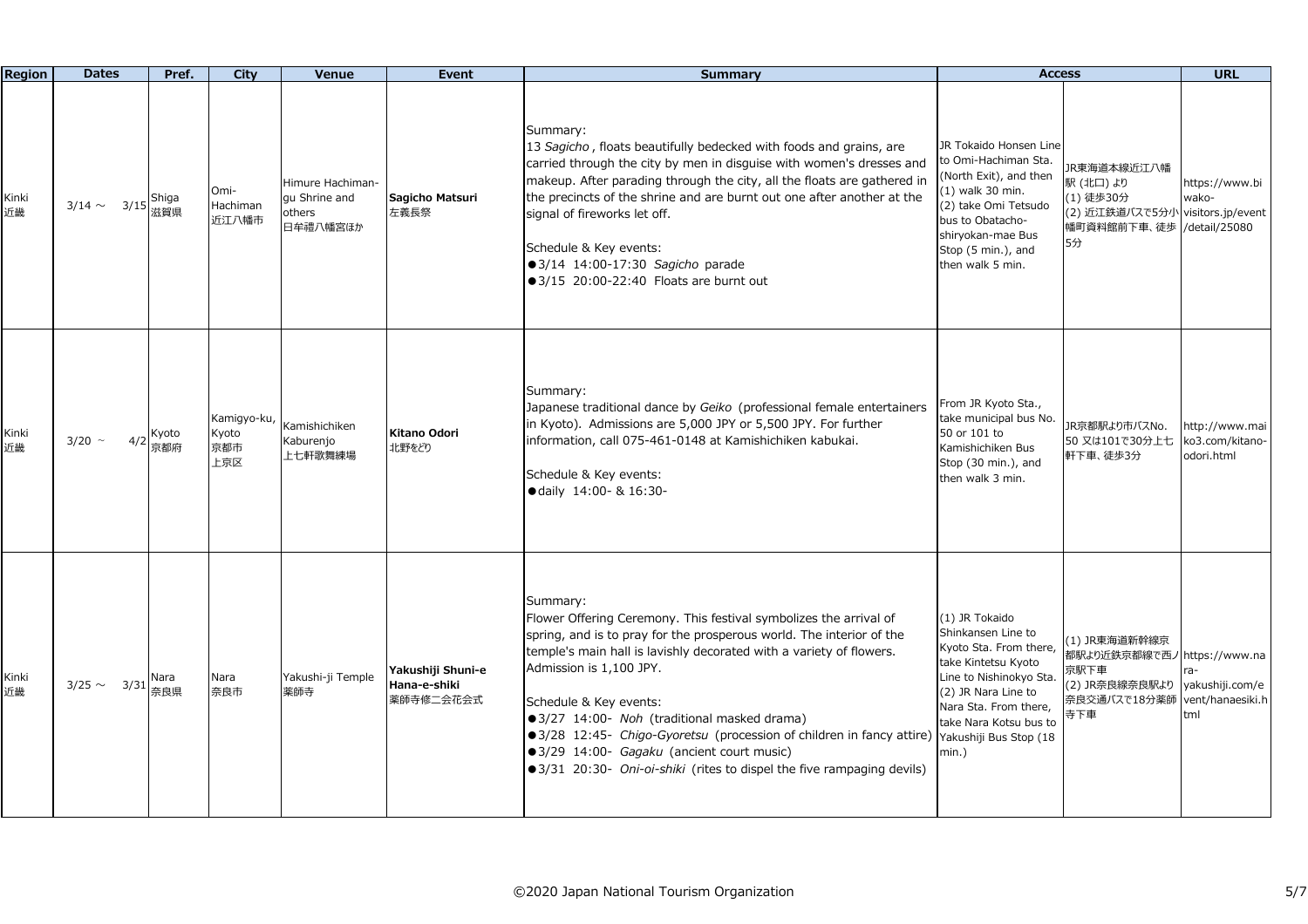| <b>Region</b> | <b>Dates</b>       | Pref.          | City                               | Venue                                                     | <b>Event</b>                                                   | <b>Summary</b>                                                                                                                                                                                                                                                                                                                                                                                                                                                                                                                                                                                                                  | <b>Access</b>                                                                                                                                                                     |                                                                | <b>URL</b>                                                                   |
|---------------|--------------------|----------------|------------------------------------|-----------------------------------------------------------|----------------------------------------------------------------|---------------------------------------------------------------------------------------------------------------------------------------------------------------------------------------------------------------------------------------------------------------------------------------------------------------------------------------------------------------------------------------------------------------------------------------------------------------------------------------------------------------------------------------------------------------------------------------------------------------------------------|-----------------------------------------------------------------------------------------------------------------------------------------------------------------------------------|----------------------------------------------------------------|------------------------------------------------------------------------------|
| Kinki<br>近畿   | $3/27$ ~<br>3/29   | Kyoto<br>京都府   | Fushimi-ku,<br>Kyoto<br>京都市<br>伏見区 | PULSE PLAZA<br>パルスプラザ                                     | Kyoto Antique Fair<br>京都アンティークフェア                              | Summary:<br>Grand Antique Fair with over 300 dealers from around the world.<br>Admission is free.<br>Schedule & Key events:<br>● 3/27 & 28 10:00-17:00<br>$\bullet$ 3/29<br>10:00-16:00                                                                                                                                                                                                                                                                                                                                                                                                                                         | Kintetsu Kyoto Line or<br>Karasuma Subway Line<br>to Takeda Sta., and<br>then<br>(1) walk 15 min.<br>(2) take free shuttle<br>bus from West Exit (5<br>min.)                      | 近鉄京都線又は地下鉄烏<br>丸線竹田駅より<br>(1) 徒歩15分<br>(2) 西口より無料シャトル<br>バスで5分 | http://www.go<br>moku-do.com/                                                |
| Kyushu<br>九州  | $2/11 \sim$<br>4/3 | Fukuoka<br>福岡県 | Yanagawa<br>柳川市                    | Yanagawa<br>柳川市                                           | Yanagawa<br>Hina Matsuri<br>Sagemon Meguri<br>柳川雛祭り<br>さげもんめぐり | Summary:<br>Girl's Festival. Sagemon are handsewn ornaments which are displayed<br>all over the city for this festival. When a baby girl is born, her mother<br>and grandmothers sew Sagemon stitch by stitch wishing her to grow<br>up healthy, and decorate them at both sides of Hina dolls to celebrate<br>her first Girl's Festival. This festival features a parade of girls and<br>adults sitting on the boats, sailing through the canals bedecked with<br>Sagemon. Many more events are scheduled during the festival period.<br>Schedule & Key events:<br>$\bullet$ 3/15 11:00- Parade through the canals in the city | JR Sanyo Shinkansen<br>Line to Hakata Sta.<br>From there, take JR<br>Kagoshima Honsen<br>Line to Setaka Sta.,<br>and then take bus to<br>Nishitetsu Yanagawa<br>Bus Stop (15min.) | JR山陽新幹線博多駅より<br>JR鹿児島本線で瀬高駅<br>下車、バスで15分西鉄柳<br>川下車             | http://www.yan<br>-awaga<br>net.com/news_e<br>vent_detail.php?<br>$id = 101$ |
| Kyushu<br>九州  | $2/15 \sim 3/31$   | Oita<br>大分県    | Hita<br>日田市                        | Mameda-machi,<br>Kuma-machi and<br>others<br>豆田町、<br>隈町ほか | Tenryo Hita Ohina<br>Matsuri<br>天領日田<br>おひなまつり                 | Summary:<br>Girl's Festival. The Hita area prospered under the reign of Tenryo<br>(Tokugawa Shogunate dependency) in the time of the Edo period.<br>Hina Ningyo (traditional Japanese dolls) which have been handed<br>down for generations, have been well preserved, and are displayed at<br>about 14 houses in the city, where everybody can visit and enjoy to<br>view them. Many more events such as Nagashibina (floating paper<br>dolls on the river) are scheduled during the festival period.<br>Schedule & Key events:<br>● 3/1 10:00-14:00 Nagashibina at Keirinso Park                                              | JR Kyudai Honsen Line<br>to Hita Sta.                                                                                                                                             | JR久大本線日田駅下車                                                    | https://www.oid<br>ehita.com/archiv<br>es/44715                              |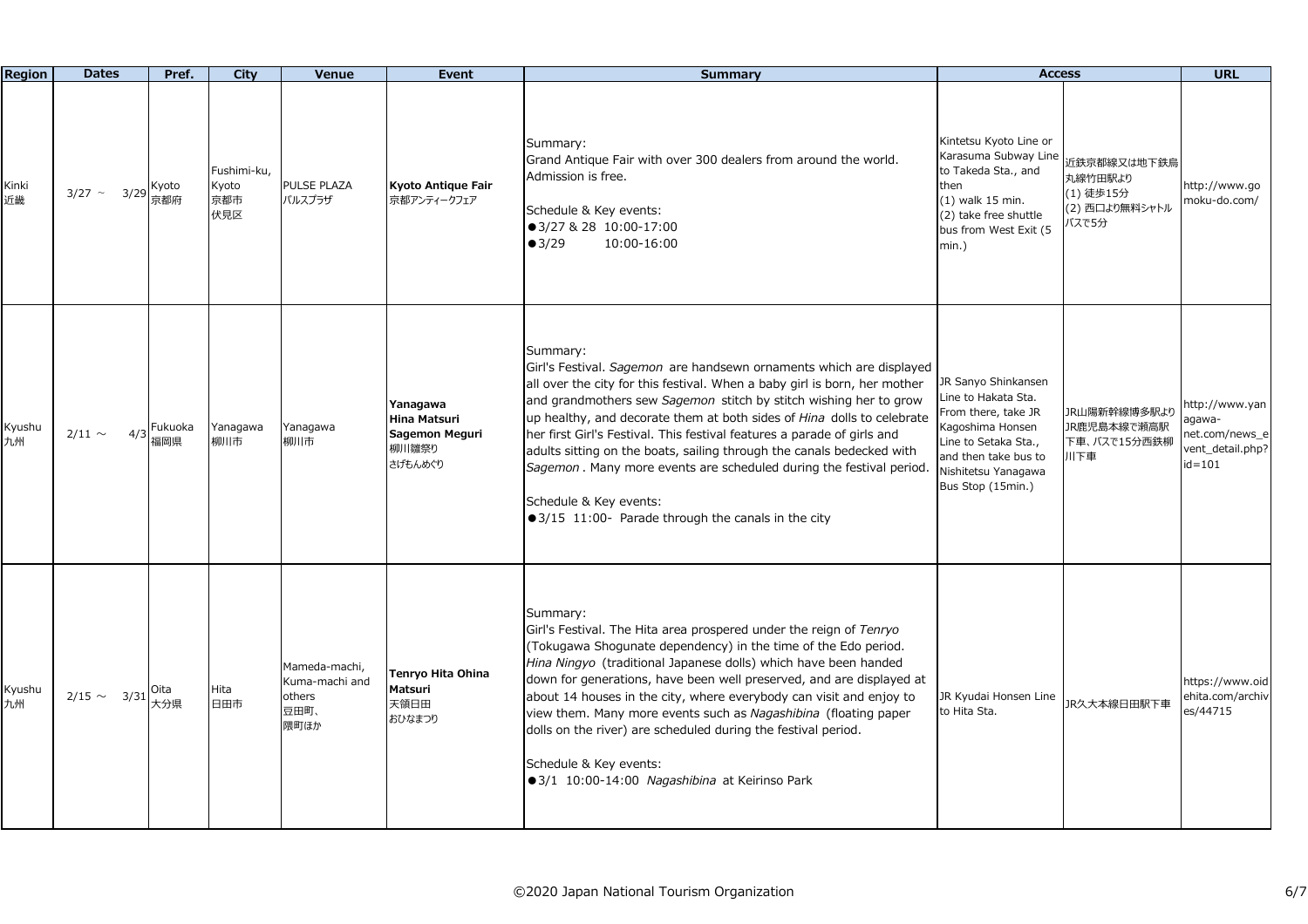| <b>Region</b> | <b>Dates</b> | Pref.               | City | Venue                    | Event                  | Summary                                                                                                                                                                                                                                                                                                                                       | <b>Access</b>                                                                           | <b>URL</b>                                                                 |
|---------------|--------------|---------------------|------|--------------------------|------------------------|-----------------------------------------------------------------------------------------------------------------------------------------------------------------------------------------------------------------------------------------------------------------------------------------------------------------------------------------------|-----------------------------------------------------------------------------------------|----------------------------------------------------------------------------|
| Kyushu<br>九州  | 3/18         | Kumamoto Aso<br>熊本県 | 阿蘇市  | Aso-jinja Shrine<br>阿蘇神社 | Hifuri-shinji<br>火振り神事 | Summary:<br>Fire Festival. Hifuri-shinji (Shinto ritual) in which parishioners brandish<br>flaming torches to pray for a good harvest of this year, takes place in<br>the precincts of the shrine. The ritual is designated as one of the<br>National Important Intangible Folk Cultural Properties.<br>Schedule & Key events:<br>18:00-20:00 | JR Hohi Honsen Line to<br>JR豊肥本線宮地駅より徒<br>Miyaji Sta., and then<br>歩15分<br>walk 15 min. | http://www.city<br>.aso.kumamoto.<br>jp/tourism/even<br>t_tourist/festival |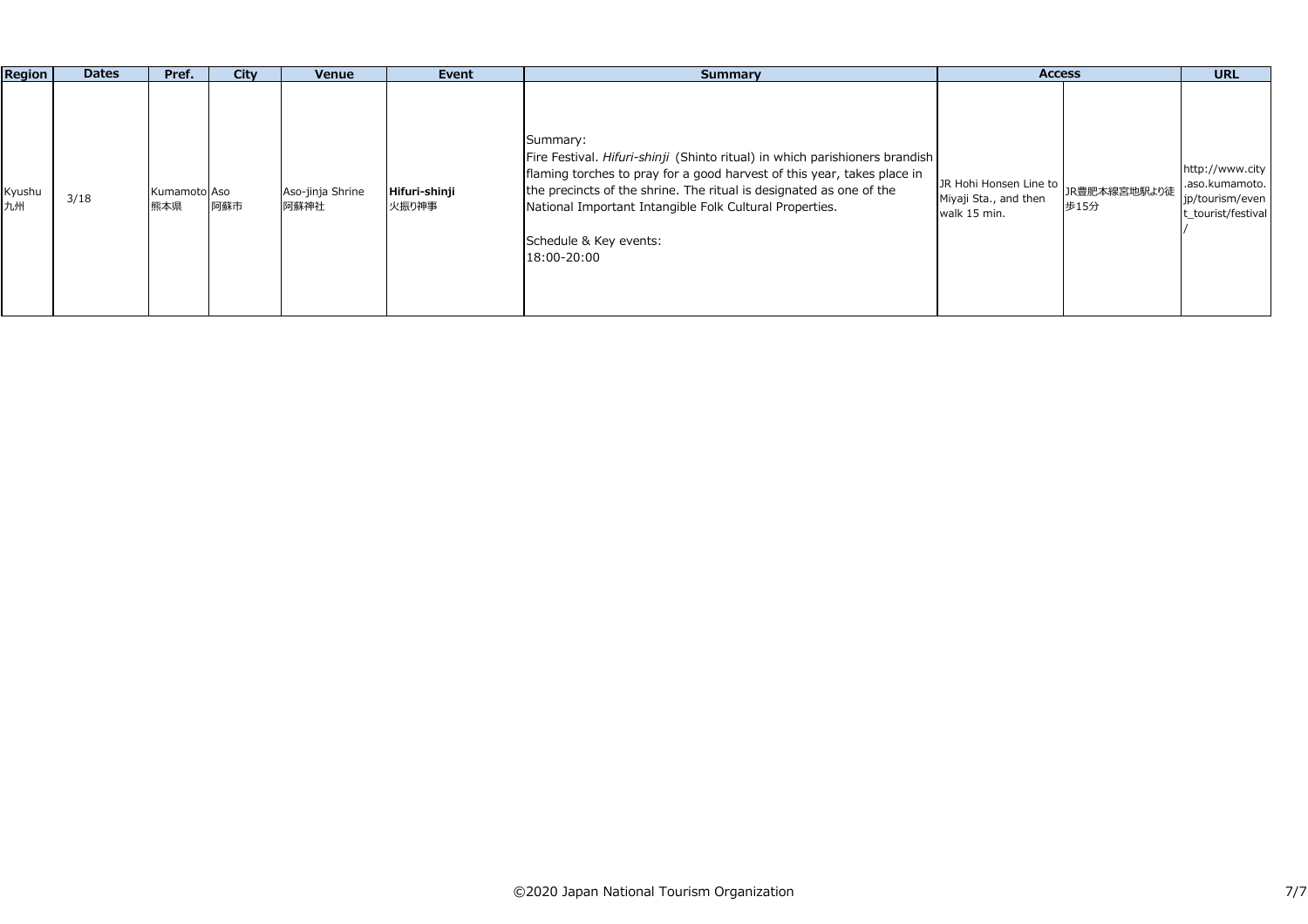**Events below may be postponed or cancelled depending on the situation.**

# **Calendar of Events***March 2020*

**NTC** 



 1. Published by Tourist Information Center of Japan National Tourism Organization and all rights reserved. Reproduction in whole or in part without written permission is prohibited. ©2020 Japan National Tourism Organization

 **2. Dates, times and functions are subject to change without notice. Especially schedule of outdoor events and flower festival may change due to the weather. Be sure to check the latest information in advance.**

- 3. The access shows only major route. Please refer to following URL for alternative transportation from the station where you want to start.http://www.hyperdia.com/en/
- 4. Japanese words appearing in the column provide the name of the event, the place and access for you to point out to Japanese passerby when you need help.
- 5. Please refer to URL (basically in Japanese) for each event. If you have further questions, please call TIC, JNTO at following number.TIC, JNTO Tel : (03)-3201-3331 from overseas +81 3 3201 3331

#### **Glossary**:

| Matsuri Festival, Event      |
|------------------------------|
| Nodate Open air tea ceremony |
| Taiko Japanese drum          |

# **Special Remarks:**

Dates and Times are shown as follows which is common in Japan.Dates :  $M/D$ April 3  $\Rightarrow$  4/3 Time  $: 24$  hours system 8:00am  $\Rightarrow$  8:00 8:00pm ⇒ 20:00

## **Hina Matsuri ひなまつり**

 Hina Matsuri, Girl's Festival held on March 3. Families with girls display Hina-dolls which wear Heian Period clothing while peach blossoms, *hishi-mochi* (rice cake) and *amazake* (sweet sake) are offered to pray for happiness and healthy growth of the girls.

| Region      | <b>Dates</b>        | Pref. | City                    | Venue               | Event                   | Summary                                                                                                                                                                                                                                                                                                                                                                                                                                                                                                                                                                                                         | <b>Access</b>                                                                                                                                                                                                                    |                                                                                   | <b>URL</b>                                             |
|-------------|---------------------|-------|-------------------------|---------------------|-------------------------|-----------------------------------------------------------------------------------------------------------------------------------------------------------------------------------------------------------------------------------------------------------------------------------------------------------------------------------------------------------------------------------------------------------------------------------------------------------------------------------------------------------------------------------------------------------------------------------------------------------------|----------------------------------------------------------------------------------------------------------------------------------------------------------------------------------------------------------------------------------|-----------------------------------------------------------------------------------|--------------------------------------------------------|
| Tokyo<br>東京 | $1/26$ ~ 3/22 Tokyo |       | Oshima-<br>machi<br>大島町 | Oshima-machi<br>大島町 | Tsubaki Matsuri<br>椿まつり | Summary:<br>Camellia Festival. Various species of camellia are usually in bloom during the<br>  festival period in Oshima Island. The festival features Oshima local performing arts<br>such as Anko-no-Teodori (dance performed by Oshima local girls in traditional<br>costume) and Oshima Minyo (traditional folk songs) and Yomatsuri (night festival). there, take Tokai Kisen<br>Schedule & Key events:<br>● daily 9:00-15:30 Oshima local performing arts at Tsubaki Plaza<br>$\bullet$ 2/7 - 3/22 Friday, Saturday & Sunday<br>19:30-21:00 Yomatsuri at the passenger waiting room in Motomachi<br>port | (1) Yurikamome Monorail Line<br>to Takeshiba Sta., and then<br>walk to Takeshiba Pier, From<br>ferryboat (8 hrs.) or hydrofoil<br>boat (1 hr. 45 min.) to Oshima<br>Island<br>(2) From Chofu Airport, take<br>airplane (25 min.) | (1) ゆりかもめ竹芝駅よりすぐの竹芝桟<br>橋から東海汽船フェリーで8時間又は高<br>速船で1時間45分大島下船<br>(2) 調布飛行場より飛行機で25分 | https://www.to<br>kaikisen.co.jp/ts<br>ubaki festival/ |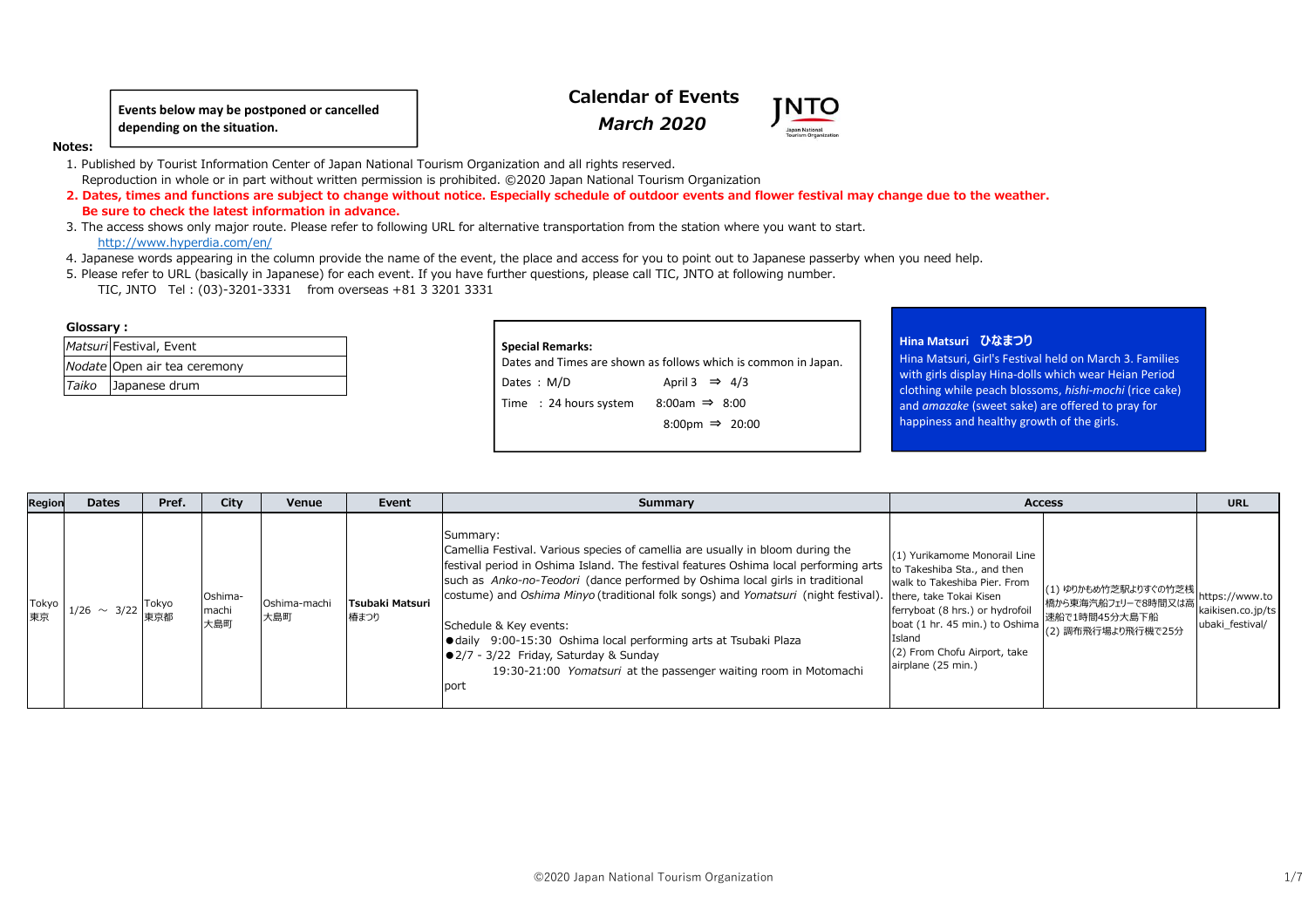| Regior      | <b>Dates</b>   | Pref.        | City                                   | Venue                                                                                                     | Event                                            | Summary                                                                                                                                                                                                                                                                                                                                                                                                                                                                |                                                                                                                                                                                                                                                                   | <b>Access</b>                                                                                | <b>URL</b>                                                                          |
|-------------|----------------|--------------|----------------------------------------|-----------------------------------------------------------------------------------------------------------|--------------------------------------------------|------------------------------------------------------------------------------------------------------------------------------------------------------------------------------------------------------------------------------------------------------------------------------------------------------------------------------------------------------------------------------------------------------------------------------------------------------------------------|-------------------------------------------------------------------------------------------------------------------------------------------------------------------------------------------------------------------------------------------------------------------|----------------------------------------------------------------------------------------------|-------------------------------------------------------------------------------------|
| Tokyo<br>東京 | $2/8 \sim 3/1$ | Tokyo<br>東京都 | Setagaya-<br>世田谷区                      | Hanegi Park<br>羽根木公園                                                                                      | Setagaya Ume<br>Matsuri<br>世田谷梅まつり               | Summary:<br>Ume (Japanese Apricot) Flower Festival. There are nearly 650 apricot trees in the<br>park. Sencha (green tea) is served in the open-air during the festival period. Free<br>tea tickets are distributed twice from 9:30 and 11:30 on each day, on a first-come, Odakyu Line to Umegaoka<br>first-served basis.<br>Schedule & Key events:<br>●3/1 10:00- Sencha Nodate (7 times in a day)                                                                   | Sta., and then walk 5 min.                                                                                                                                                                                                                                        | 小田急線梅ヶ丘駅より徒歩5分                                                                               | http://setagaya-<br>umematsuri.co<br>m/event/                                       |
| Tokyo<br>東京 | $2/8 \sim 3/8$ | Tokyo<br>東京都 | Bunkyo-ku<br>文京区                       | Yushima Tenjin<br>Shrine<br>湯島天神                                                                          | Yushima Teniin<br><b>Ume Matsuri</b><br>湯島天神梅まつり | Summary:<br>Ume (Japanese apricot) Flower Festival. Taiko and other entertainments are<br>scheduled on Saturday and Sunday and national holidays during the festival period.<br>Tea ticket for Nodate is 600JPY.<br>Schedule & Key events:<br>$\bullet$ 3/1 & 7<br>12:00-<br>Various entertainments<br>$15:00-$<br>Taiko performance<br>$10:00 -$<br>Nodate<br>$-3/188$<br>11:00-,13:00- & 14:00-<br>$\bullet$ 3/7<br>Koto (Japanese harp) & Shakuhachi (Bamboo flute) | (1) Tokyo Metro Chiyoda Line<br>to Yushima Sta. (C13)(Exit3),<br>and then walk 2 min.<br>(2) Tokyo Metro Ginza Line to<br>Ueno-hirokoji Sta. (G15), and<br>then walk 5 min.                                                                                       | (1) 東京メトロ千代田線湯島駅 (3番 http://www.yus<br>出口) より徒歩2分<br>(2) 東京メトロ銀座線上野広小路駅<br>より徒歩5分            | himatenjin.or.jp<br>/pc/ume/2020/i<br>ndex.htm                                      |
| Tokyo<br>東京 | 3/1            | Tokyo<br>東京都 | Tanashi-<br>cho,<br>西東京市田<br>無町        | Tanashisan<br>Nishi-Tokyo Soji-ji Temple<br>田無山総持寺                                                        | Tanashi Daruma<br>Ichi<br>田無だるま市                 | Summary:<br>Dharma Doll Fair. Stalls selling Dharma dolls are set up in the compound of the<br>temple.<br>Schedule & Key events:<br>9:00-16:00                                                                                                                                                                                                                                                                                                                         | Seibu Shinjuku Line to Tanashi<br>Sta. (North Exit), and then<br>walk 5 min.                                                                                                                                                                                      | 西武新宿線田無駅 (北口) より徒<br>5分                                                                      | http://www.city<br>nishitokyo.lg.jp<br>/daisuki/spot/ta  <br>nasisansozizi.ht<br>ml |
| Tokyo<br>東京 | 3/1            | Tokyo<br>東京都 | Shinjuku-<br>ku and<br>others<br>新宿区ほか | Tokyo<br>Metropolitan<br>Government<br>Building,<br>Gyoko-dori<br>Street and<br>others<br>東京都庁、<br>行幸通りほか | <b>Tokyo Marathon</b><br>2020<br>東京マラソン2020      | Summary:<br>Race, with about 130 elites participated, starts at Tokyo Metropolitan Government<br>Building and runs through Iidabashi, Kanda, Nihombashi, Asakusa Kaminarimon,<br>Ryogoku, Monzennakacho, Ginza, Takanawa, Hibiya and eventually reaches the<br>finish line on Gyoko-dori Street in front of Tokyo Sta.<br>Schedule & Key events:<br>$9:05-$                                                                                                            | (1) Tokyo Metropolitan<br>Government Building:<br>JR Yamanote Line to Shinjuku<br>Sta. (West Exit), and then walk<br>10 min. or Toei Oedo Subway<br>Line to Tochomae Sta. (E28)<br>(2) Gyoko-dori Street:<br>JR Yamanote Line to Tokyo<br>Sta. (Marunouchi Exits) | (1) 東京都庁:<br>JR山手線新宿駅 (西口) より徒歩10<br>分又は都営地下鉄大江戸線都庁前<br>駅下車<br>(2) 行幸通り:<br>JR山手線東京駅(丸の内口)下車 | http://www.mar<br>athon.tokyo/                                                      |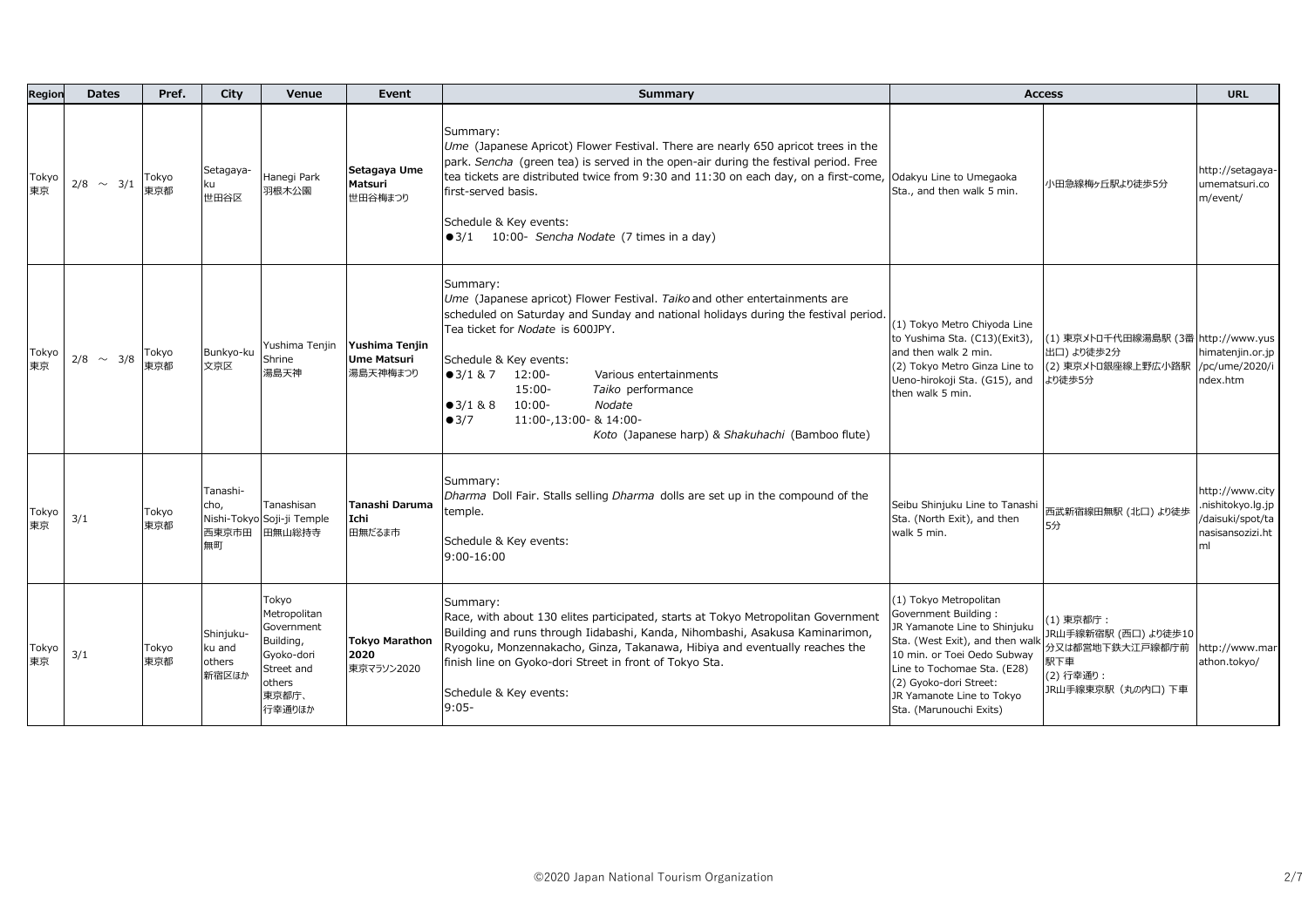| Region      | <b>Dates</b>   | Pref.        | City                          | Venue                                                                 | Event                                  | Summary                                                                                                                                                                                                                                                                                                                                                                          |                                                                                                                                                                                                                                                                                                                                                                                                    | <b>Access</b>                                                                                        | <b>URL</b>                                                |
|-------------|----------------|--------------|-------------------------------|-----------------------------------------------------------------------|----------------------------------------|----------------------------------------------------------------------------------------------------------------------------------------------------------------------------------------------------------------------------------------------------------------------------------------------------------------------------------------------------------------------------------|----------------------------------------------------------------------------------------------------------------------------------------------------------------------------------------------------------------------------------------------------------------------------------------------------------------------------------------------------------------------------------------------------|------------------------------------------------------------------------------------------------------|-----------------------------------------------------------|
| Tokyo<br>東京 | 3/1            | Tokyo<br>東京都 | Taito-ku<br>台東区               | Azumabashi<br>Shinsui Terrace<br>and Sumida Park<br>吾妻橋親水テラス,<br>隅田公園 | Edo Nagashibina<br>江戸流しびな              | Summary:<br>Event of floating paper dolls on Sumida River, wishing safety and good health of<br>children. Anyone who purchases a floating paper doll (800JPY) at this site is able to<br>take part in this event.<br>Schedule & Key events:<br>$11:30-$                                                                                                                          | (1) Tokyo Metro Ginza Line to<br>Asakusa Sta. (G19), and then<br>walk 2 min<br>(2) Toei Asakusa Subway Line<br>to Asakusa Sta. (A18), and<br>then walk 3 min.                                                                                                                                                                                                                                      | (1) 東京メトロ銀座線浅草駅より徒歩<br>2分<br>(2) 都営地下鉄浅草線浅草駅より徒<br>歩3分                                               | http://hina-<br>ko.jp/sumida/in<br>dex.html               |
| Tokyo<br>東京 | $3/3 \sim 3/4$ | Tokyo<br>東京都 | Chofu<br>調布市                  | Jindai-ji Temple<br>深大寺                                               | Jindaiji Daruma<br>Ichi<br>深大寺だるま市     | Summary:<br>Daruma Doll Fair, which is one of the three largest in Japan. About 300 stalls<br>selling Daruma dolls, temple charms, trinkets and so on are set up on the<br>approach to the temple.<br>Schedule & Key events:<br>· daily 9:00-17:00 Daruma Ichi<br>$14:00 -$<br>Procession of monks                                                                               | (1) Keio Line to Tsutsujigaoka<br>Sta. (North Exit) or Chofu Sta.<br>(Central Exit) From there, take<br>bus (for Jindaiji) to Jindaiji Bus (1) 京王線つつじヶ丘駅 (北口) 又は<br>Stop (15 min.), and then walk<br>1 min.<br>(2) JR Chuo Line to Kichijoji<br>Sta. (South Exit) or Mitaka Sta.<br>(South Exit) From there, take<br>bus (for Jindaiji) to Jindaiji Bus<br>Stop (30 min.), and then walk<br>3 min. | 調布駅 (中央口) よりバス深大寺行で<br>15分深大寺下車、徒歩1分<br>(2) JR中央線吉祥寺駅 (南口) 又は<br>三鷹駅 (南口) よりバス深大寺行で<br>30分深大寺下車、徒歩3分 | http://www.jind<br>aiji.or.jp/event/<br>darumaichi.php    |
| Tokyo<br>東京 | $3/6 \sim 3/8$ | Tokyo<br>東京都 | Heiwajima,<br>Ota-ku<br>太田区平和 | Tokyo Ryutsu<br>Center<br>Building<br>東京流通センター<br>ビル                  | Heiwajima Kotto<br>Matsuri<br>平和島骨董まつり | Summary:<br>Antique Fair where more than 200 dealers participate in. Admission is free. Please<br>enter an hour before the closing time on 3/8.<br>Schedule & Key events:<br>$\bullet$ 3/6 & 7 10:00-17:00<br>10:00-16:00<br>$\bullet$ 3/8                                                                                                                                       | Tokyo Monorail Line to Ryutsu<br>Center Sta., and then walk 1<br>min.                                                                                                                                                                                                                                                                                                                              | 東京モノレール流通センター駅より徒歩<br>1分                                                                             | http://www.kott<br>ouichi.com/heiw<br>ajima/HOME.ht<br>ml |
| Tokyo<br>東京 | 3/8            | Tokyo<br>東京都 | Hachioji<br>八王子市              | Jidosha Kitoden<br>Hiroba<br>自動車祈祷殿広場                                 | Hi-watari-sai<br>火渡り祭                  | Summary:<br>Rigorous religious practice of walking on burnt charcoals. This is believed to drive<br>away the sins and filth of the world. Anyone may participate in this practice toward<br>the end of the event.<br>Schedule & Key events:<br>13:00- Yamabushi (mountain priests) walk barefoot on the burning embers,<br>following the lighting ceremony, at the festival site | Keio Line to Takaosan-guchi<br>Sta., and then walk 5 min.                                                                                                                                                                                                                                                                                                                                          | 京王線高尾山口駅より徒歩5分                                                                                       | https://takaosa<br>n.or.jp/taiken/hi<br>watari.html       |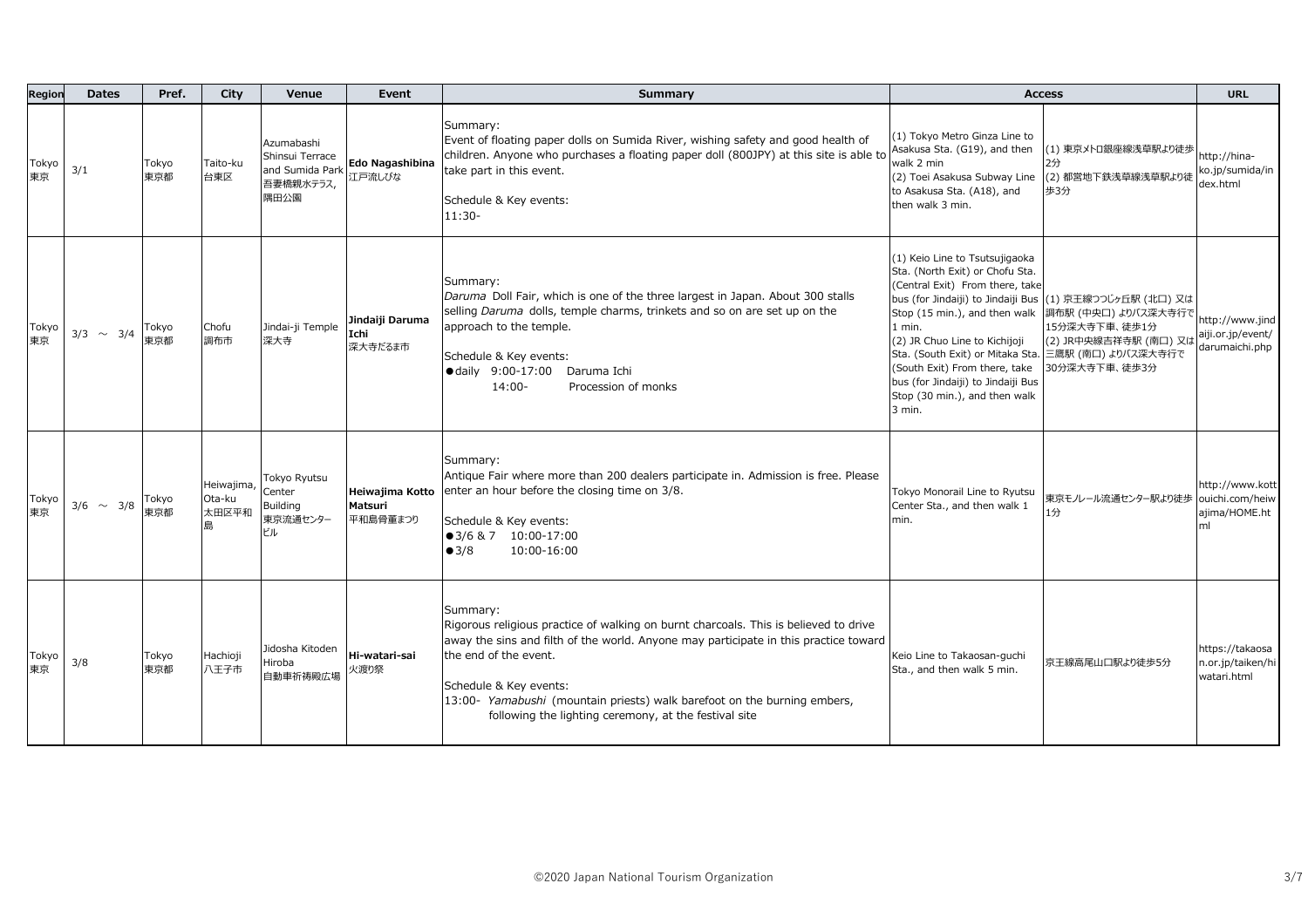| Region      | <b>Dates</b>     | Pref.        | City               | Venue                                                                        | Event                                       | Summary                                                                                                                                                                                                                                                                                                                                                                                                                  |                                                                                                                                                                                                                                                                     | <b>Access</b>                                                                                                       | <b>URL</b>                                       |
|-------------|------------------|--------------|--------------------|------------------------------------------------------------------------------|---------------------------------------------|--------------------------------------------------------------------------------------------------------------------------------------------------------------------------------------------------------------------------------------------------------------------------------------------------------------------------------------------------------------------------------------------------------------------------|---------------------------------------------------------------------------------------------------------------------------------------------------------------------------------------------------------------------------------------------------------------------|---------------------------------------------------------------------------------------------------------------------|--------------------------------------------------|
| Tokyo<br>東京 | 3/18             | Tokyo<br>東京都 | Taito-ku<br>台東区    | Senso-ji Temple Kinryu-no-mai<br>浅草寺                                         | 金龍の舞                                        | Summary:<br>Golden Dragon Dance. The dance to pray for a rich harvest of the year is<br>performed three times a day. Golden Dragon parades from Kaminarimon Gate or<br>Denpoin Tempe to the Main Hall, and Kinryu-no-mai is performed with Japanese<br>musical instrumets on the ground of the temple.<br>Schedule & Key events:<br>11:00- / 13:30- /15:00-                                                              | Tokyo Metro Ginza Line or Toei<br>Asakusa Subway Line to<br>Asakusa Sta. (G19, A18), and<br>then walk 5 min.                                                                                                                                                        | 東京メトロ銀座線又は都営地下鉄浅<br>草線浅草駅より徒歩5分                                                                                     | http://www.sen<br>ji.jp/annual_eve<br>nt/23.html |
| Tokyo       | $3/20 \sim 4/5$  | Tokyo<br>東京都 | Taito-ku<br>台東区    | Ueno Park<br>上野公園                                                            | Ueno Sakura<br>Matsuri<br>うえの桜まつり           | Summary:<br>Cherry Blossom Festival. You can enjoy viewing of about 1,200 blooming cherry<br>trees even in the evening, as thousands of Bonbori (paper lanterns) are lit up.<br>Schedule & Key events:<br>$\bullet$ daily<br>10:00-20:00<br>Open-air antique markets are set up<br>•3/27828<br>10:00-19:00<br>Sakura Festa in front of Grand Fountain<br>•3/29<br>10:00-18:00<br>Sakura Festa in front of Grand Fountain | JR Yamanote Line, Tokyo<br>Metro Ginza or Hibiya Line to<br>Ueno Sta. (G16, H17), and<br>then walk 5 min.                                                                                                                                                           | JR山手線、東京メトロ銀座線又は日<br>比谷線上野駅より徒歩5分                                                                                   | https://ueno.or.<br>ip/                          |
| Tokyo<br>東京 | $3/21 \sim 3/22$ | Tokyo<br>東京都 | Koto-ku<br>江東区     | Tokyo Big Sight<br>東京ビッグサイト                                                  | Anime Japan<br>2020<br>アニメジャパン 2020         | Summary:<br>The fair is the world's largest in scale of this kind and brings together anime-<br>related Japanese and overseas companies. Advance ticket (1,900JPY) is available<br>at Family Mart, Seven-Eleven, GAMERS and ANIMATE stores, CN playquide and so<br>on. Ticket is also sold on the day at the site. (2,300JPY) Please enter by 16:30.<br>Schedule & Key events:<br>$9:00-17:00$                           | (1) Yurikamome Monorail Line<br>to Tokyo Big Sight Sta., and<br>then walk 3 min.<br>(2) Tokyo Rinkai Kosoku<br>Railway Rinkai Line to Kokusai-<br>Tenjijo Sta., and then walk 7<br>min.                                                                             | (1) 東京ビッグサイト駅より徒歩3分<br>(2) 東京臨海高速鉄道りんかい線国<br>際展示場駅より徒歩7分                                                            | https://www.ani<br>me-japan.jp/                  |
| Tokyo<br>東京 | $3/25 \sim 4/5$  | Tokyo<br>東京都 | Chiyoda-ku<br>千代田区 | Yasukuni-jinja<br>Shrine,<br>Chidorigafuchi<br>and others<br>靖国神社、<br>千鳥ヶ淵ほか | Chiyoda-no-<br>Sakura Matsuri<br>千代田のさくらまつり | Summary:<br>Cherry Blossom Festival. You can enjoy view of cherry blossoms along the<br>Chidorigafuchi path and in the precincts of the shrine.<br>Schedule & Key events:<br>● daily 18:00 - 22:00 Flowers are lit up along the path                                                                                                                                                                                     | Chidorigafuchi:<br>(1) Tokyo Metro Tozai,<br>Hanzomon Line or Toei<br>Shinjuku Subway Line to<br>Kudanshita Sta. (T07, Z06,<br>S05)(Exit 2), and then walk 5<br>min.<br>(2) Tokyo Metro Hanzomon<br>Line to Hanzomon Sta.<br>(Z05)(Exit 5), and then walk 5<br>min. | 千鳥ヶ淵:<br>(1) 東京メトロ東西線、半蔵門線又<br>は都営地下鉄新宿線九段下駅 (2番 http://visit-<br>出口) より徒歩5分<br>(2) 東京メトロ半蔵門線半蔵門駅 (5<br>番出口) より徒歩5分 | chiyoda.tokyo/                                   |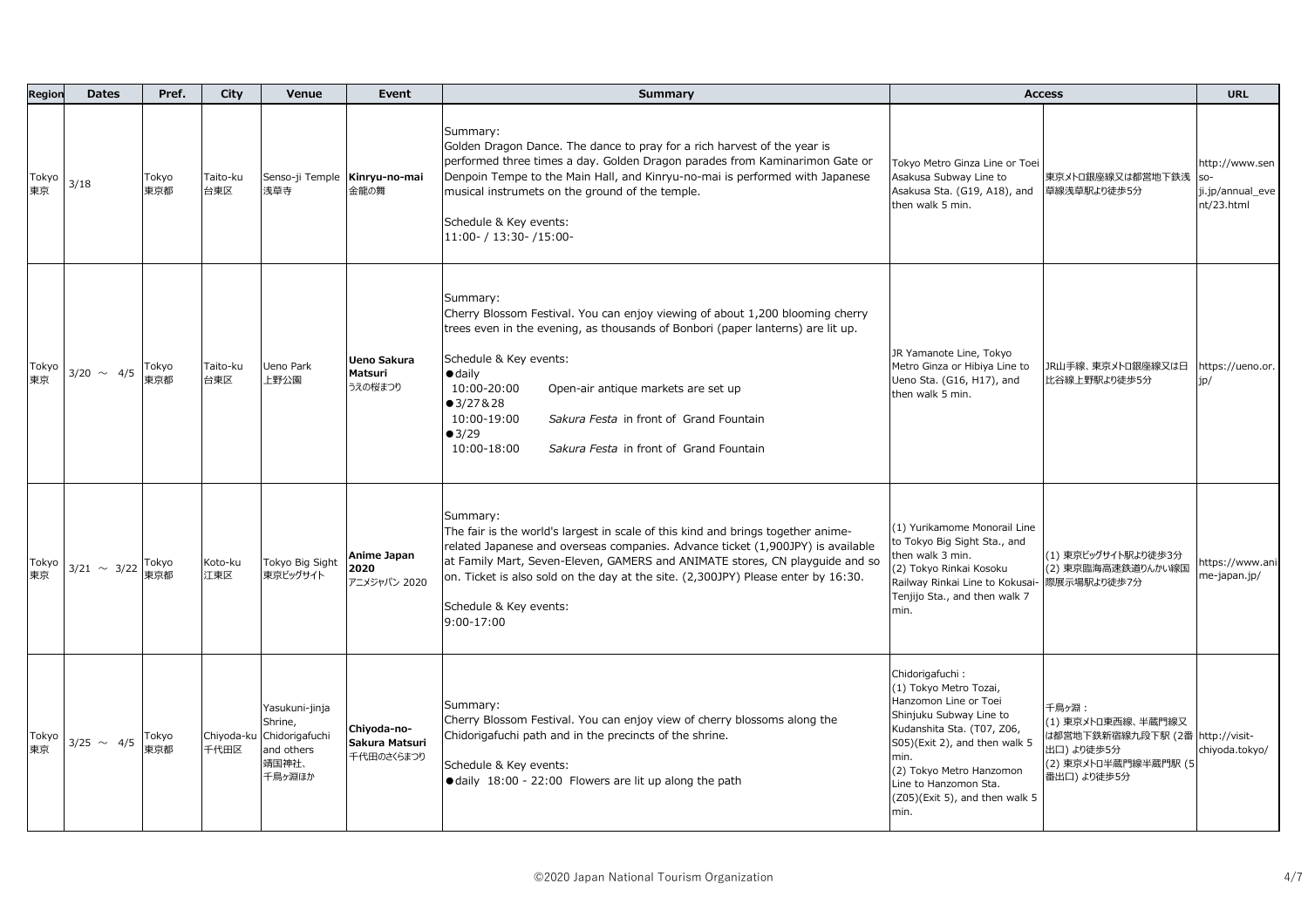| Region      | <b>Dates</b>                    | Pref.            | City                       | Venue                                                                            | Event                                                   | Summary                                                                                                                                                                                                                                                                                                                                                                  | <b>Access</b>                                                                                                                                                                                                                                                                                                                        |                                                                                                                       | <b>URL</b>                                                                     |
|-------------|---------------------------------|------------------|----------------------------|----------------------------------------------------------------------------------|---------------------------------------------------------|--------------------------------------------------------------------------------------------------------------------------------------------------------------------------------------------------------------------------------------------------------------------------------------------------------------------------------------------------------------------------|--------------------------------------------------------------------------------------------------------------------------------------------------------------------------------------------------------------------------------------------------------------------------------------------------------------------------------------|-----------------------------------------------------------------------------------------------------------------------|--------------------------------------------------------------------------------|
| Tokyo<br>東京 | 3/25                            | Tokyo<br>東京都     | Koto-ku<br>江東区             | Kameido Tenjin<br>Shrine<br>亀戸天神                                                 | Shinki-sai<br>(Taimatsu<br>Matsuri)<br>神忌祭<br>(たいまつまつり) | Summary:<br>Torchlight Festival featuring a torchlight parade of children and adults after the<br>Shinto ritual.<br>Schedule & Key events:<br>$18:00 -$                                                                                                                                                                                                                  | JR Sobu Line to Kameido Sta.<br>(North Exit), and then walk 15<br>min.                                                                                                                                                                                                                                                               | JR総武線亀戸駅 (北口) より徒歩15 http://kameidot                                                                                  | enjin.or.jp/info/                                                              |
| Tokyo<br>東京 | Late $\sim$ Early Tokyo<br>Mar. | Apr. 東京都         | 墨田区                        | Sumida Park,<br>Sakurabashi<br>Sumida-ku Bridge and<br>others<br>隅田公園、<br>桜橋橋上ほか | <b>Bokutei Sakura</b><br>Matsuri<br>墨堤さくらまつり            | Summary:<br>Cherry Blossom Festival. You can enjoy viewing of cherry blossoms in the park.<br>Some events are scheduled on Sakurabashi Bridge over Sumida River and other<br>sites on Saturdays and Sundays during the festival period.<br>Schedule & Key events:<br>● 3/20 - 4/10 18:30-21:00 Flowers are lit up                                                        | (1) Tokyo Metro Ginza Line or<br>Toei Asakusa Subway Line to<br>Asakusa Sta. (G19, A18), and<br>then walk 5 min.<br>(2) Toei Asakusa Subway Line<br>to Honjo-Azumabashi Sta.<br>(A19), and then walk 5 min.                                                                                                                          | (1) 東京メトロ銀座線又は都営地下<br>鉄浅草線浅草駅より徒歩5分<br>(2) 都営地下鉄浅草線本所吾妻橋<br>駅より徒歩5分                                                   | http://visit-<br>sumida.jp                                                     |
| Kanto<br>関東 | $2/1 \sim 3/8$                  | Kanagawa<br>神奈川県 | Yugawara-<br>machi<br>湯河原町 | Makuyama Park<br>幕山公園                                                            | Yugawara-bairin<br>"Ume-no-Utage"<br>湯河原梅林「梅の宴          | Summary:<br>Ume (Japanese apricot) Flower Festival. Visitors can enjoy viewing about 4,000<br>Japanese apricot trees in blossom. Admission is 200JPY except lighting up time.<br>Schedule & Key events:<br>● 2/22 - 3/1 18:00-20:30 Flowers are lit up<br>•3/7<br>11:00- & 13:00- Koto (Japanese harp)<br>11:00- & 13:00- Taiko performance<br>•3/8                      | JR Tokaido Honsen Line to<br>Yugawara Sta. From there,<br>take direct bus to Makuyama<br>Koen Bus Stop                                                                                                                                                                                                                               | JR東海道本線湯河原駅より直通バフ<br>で幕山公園下車                                                                                          | ittp://www.tow<br>1.yugawara.kan<br>agawa.jp/kanko<br>u/event/ume-<br>top.html |
| Kanto<br>関東 | $2/8 \sim 3/1$                  | Kanagawa<br>神奈川県 | Yokohama<br>横浜市            | Sankei-en<br>三渓園                                                                 | Sankei-en<br>Kanbai-kai<br>三渓園観梅会                       | Summary:<br>Ume (Japanese apricot) Flower Festival. This Japanese-style landscape garden has<br>about 600 Japanese apricot trees. Admission to the garden is 700JPY. Please enter<br>by 16:30.<br>Schedule & Key events:<br>● daily 10:00-15:30<br>Mugicha (barley tea) service at Hatsune-chaya<br>$\bullet$ 3/1 11:00-12:00 & 13:30-14:30<br>Ohayashi (Festival music) | (1) JR Keihin Tohoku or<br>Negishi Line to Negishi Sta.<br>From there, take bus to<br>Honmoku Bus Stop (10 min.),<br>and then walk 10 min.<br>(2) JR Keihin Tohoku, Tokaido<br>Line or Tokyu Toyoko Line to<br>Yokohama Sta. (East Exit)<br>From there, take bus to<br>Sankeien-Iriguchi Bus Stop (35<br>min.), and then walk 5 min. | (1) JR京浜東北線又は根岸線根岸<br>駅よりバスで10分本牧下車、徒歩10<br>(2) JR京浜東北線、東海道線又は<br>東急東横線横浜駅 (東口) よりバスで <sup>3</sup><br>35分三渓園入口下車、徒歩5分 | https://sankeien<br>or.jp/event/117                                            |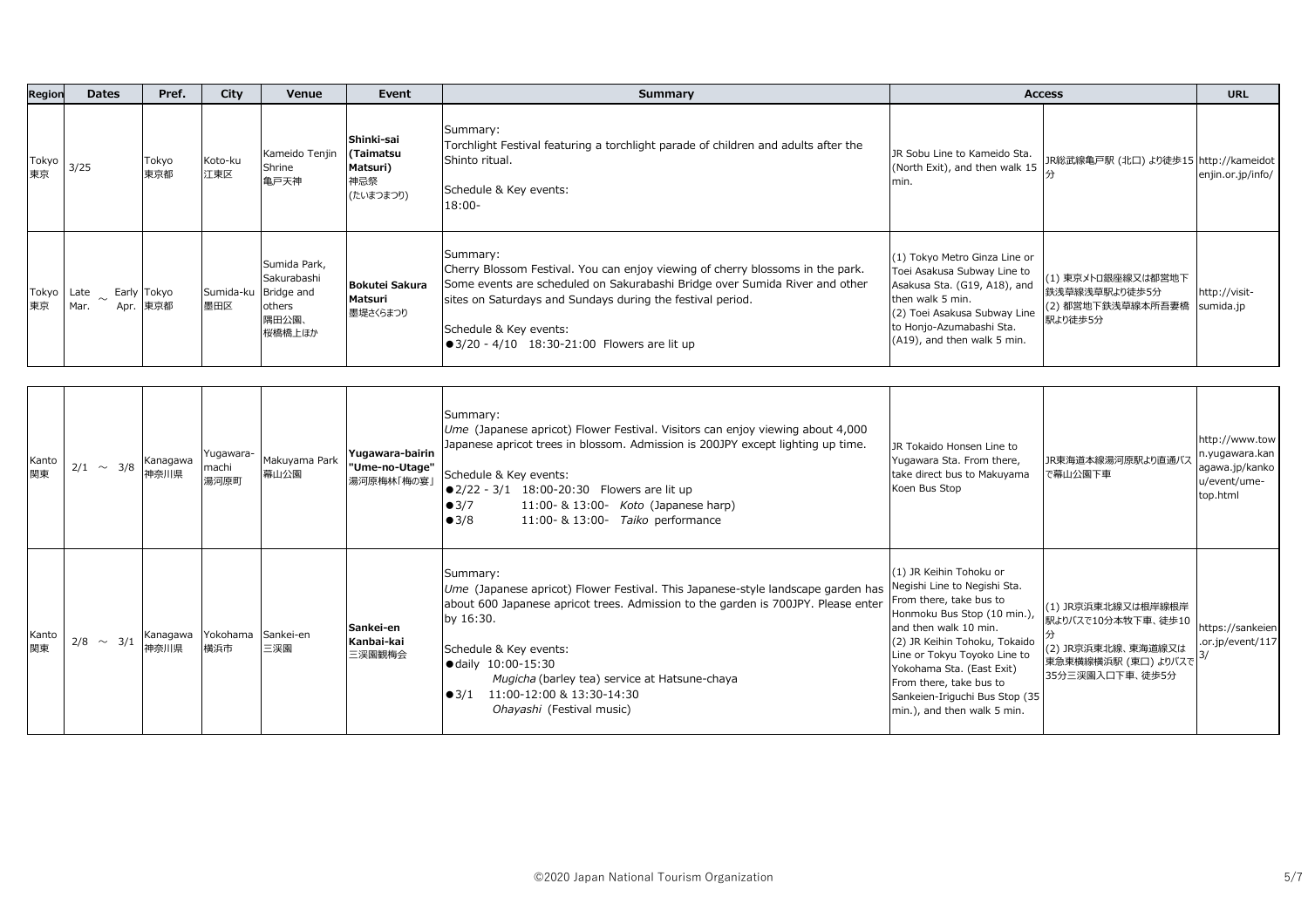| Region      | <b>Dates</b>     | Pref.            | City                      | Venue                                 | Event                             | <b>Summary</b>                                                                                                                                                                                                                                                                                                                                                                                                                                                                                                                                                                                                                                                                                                                                                                             | <b>Access</b>                                                                                                                                                                                                                                                                                                                                                                                                                    |                                                                                                                                    | <b>URL</b>                                                         |
|-------------|------------------|------------------|---------------------------|---------------------------------------|-----------------------------------|--------------------------------------------------------------------------------------------------------------------------------------------------------------------------------------------------------------------------------------------------------------------------------------------------------------------------------------------------------------------------------------------------------------------------------------------------------------------------------------------------------------------------------------------------------------------------------------------------------------------------------------------------------------------------------------------------------------------------------------------------------------------------------------------|----------------------------------------------------------------------------------------------------------------------------------------------------------------------------------------------------------------------------------------------------------------------------------------------------------------------------------------------------------------------------------------------------------------------------------|------------------------------------------------------------------------------------------------------------------------------------|--------------------------------------------------------------------|
| Kanto<br>関東 | $2/15 \sim 3/29$ | Ibaraki<br>茨城県   | Mito<br>水戸市               | Kairaku-en<br>Kodo-kan<br>偕楽園<br>弘道館  | Mito-no-Ume<br>Matsuri<br>水戸の梅まつり | Summary:<br>Ume (Japanese apricot) Flower Festival. There are more than 3,000 of around 100<br>varieties of apricot trees in Kairaku-en. Various events are scheduled, such as<br>Nodate (Tea ticket is 300JPY), traditional Japanese performances and Hina-nagashi<br>(floating paper dolls down on a stream). Admission to Kairaku-en is 300JPY, and to<br>Kodo-kan is 400JPY.<br>Schedule & Key events:<br>●2/15-3/22 Sunset-19:00 Flowers and trees are lit up at Kairaku-en<br>$\bullet$ 3/1, 8, 15 & 22<br>10:00-15:00<br>Nodate at Kairaku-en<br>Japanese dance with sord or fan at Kodo-kan<br>•3/7<br>10:30-11:30<br>11:00-12:00<br>Hina-nagashi at Kairaku-en<br>18:00-21:00<br>Night Ume festival at Kodo-kan<br>$\bullet$ 3/14 18:00-21:00<br>Night Ume festival at Kairaku-en | Kairaku-en:<br>(1) JR Joban Line to Kairakuen<br>Rinji (temporary) Sta. (This<br>station is available only for<br>trains leaving JR Ueno Sta.<br>between 8:00 and 14:00,<br>operated on Saturdays,<br>Sundays and Holidays)<br>(2) JR Joban Line to Mito Sta.<br>(North Exit). From there, take<br>bus to Kairakuen Bus Stop (20<br>$min.$ )<br>Kodo-kan:<br>JR Joban Line to Mito Sta.<br>(North Exit), and then walk 8<br>min. | 偕楽園:<br>(1) JR常磐線偕楽園臨時駅 (土日<br>祝の上野駅8:00-14:00発の下り線<br>のみ)下車<br>(2) JR常磐線水戸駅 (北口) よりバ<br>スで20分偕楽園下車<br>弘道館:<br>JR常磐線水戸駅 (北口) より徒歩8 | http://www.mit<br>okoumon.com/f<br>estival/ume.htm                 |
| Kanto<br>関東 | 3/1              | Saitama<br>埼玉県   | Nagatoro-<br>machi<br>長瀞町 | Nagatoro Sta.<br>and others<br>長瀞駅前ほか | Nagatoro Hi-<br>Matsuri<br>長瀞火祭り  | Summary:<br>Fire Festival featuring Lengyo (a parade of mountain priests) and Hi-watari<br>(rigorous religious practice of walking on burnt charcoals). Anyone may participate<br>in this practice from 14:00.<br>Schedule & Key events:<br>Shishimai (lion dance) in front of Nagatoro Sta. and<br>10:00-<br>Iai-battojutsu (an art of drawing the Japanese sword) at the festival site walk 5 min. to Ohanabatake<br>12:20-<br>Lengyo from the grounds in front of Nagatoro Sta. to the<br>festival site<br>Hi-watari at the festival site<br>13:00-                                                                                                                                                                                                                                     | (1) JR Takasaki Line to<br>Kumagaya Sta. From there,<br>take Chichibu Tetsudo Line to<br>Nagatoro Sta., and then walk<br>20 min.<br>(2) Seibu Chichibu Line to<br>Seibu Chichibu Sta., and then<br>Sta. From there, take Chichibu<br>Tetsudo Line to Nagatoro Sta.,<br>and then walk 20 min.                                                                                                                                     | (1) JR高崎線熊谷駅より秩父鉄道線 https://www.chi<br>で長瀞駅下車、徒歩20分<br>(2) 西武秩父線西武秩父駅より徒歩<br>5分のお花畑駅より秩父鉄道線で長瀞<br>駅下車、徒歩20分                        | chibu-<br>railway.co.jp/ka<br>nkoevent/festiva<br>l/himatsuri.html |
| Kanto<br>関東 | $3/27 \sim 4/5$  | Kanagawa<br>神奈川県 | Yokohama Sankei-en<br>横浜市 | 三渓園                                   | Kan-ou-no-Yube<br>観桜の夕べ           | Summary:<br>Cherry Blossom Festival. This Japanese-style landscape garden has about 300<br>cherry trees. You can enjoy viewing of cherry blossoms even in the evening.<br>Admission to the garden is 700JPY. Please enter by 20:30.<br>Schedule & Key events:<br>· daily 18:30-21:00 Flowers are lit up                                                                                                                                                                                                                                                                                                                                                                                                                                                                                    | (1) JR Keihin Tohoku or<br>Negishi Line to Negishi Sta.<br>From there, take bus to<br>Honmoku Bus Stop (10 min.),<br>and then walk 10 min.<br>(2) JR Keihin Tohoku, Tokaido<br>Line or Tokyu Toyoko Line to<br>Yokohama Sta. (East Exit)<br>From there, take bus to<br>Sankeien-Iriguchi Bus Stop (35<br>min.), and then walk 5 min.                                                                                             | (1) JR京浜東北線又は根岸線根岸<br>駅よりバスで10分本牧下車、徒歩10<br>(2) JR京浜東北線、東海道線又は<br>東急東横線横浜駅 (東口) よりバスで<br>35分三渓園入口下車、徒歩5分                           | https://www.sa<br>nkeien.or.jp/ent<br>ertainment/779/              |